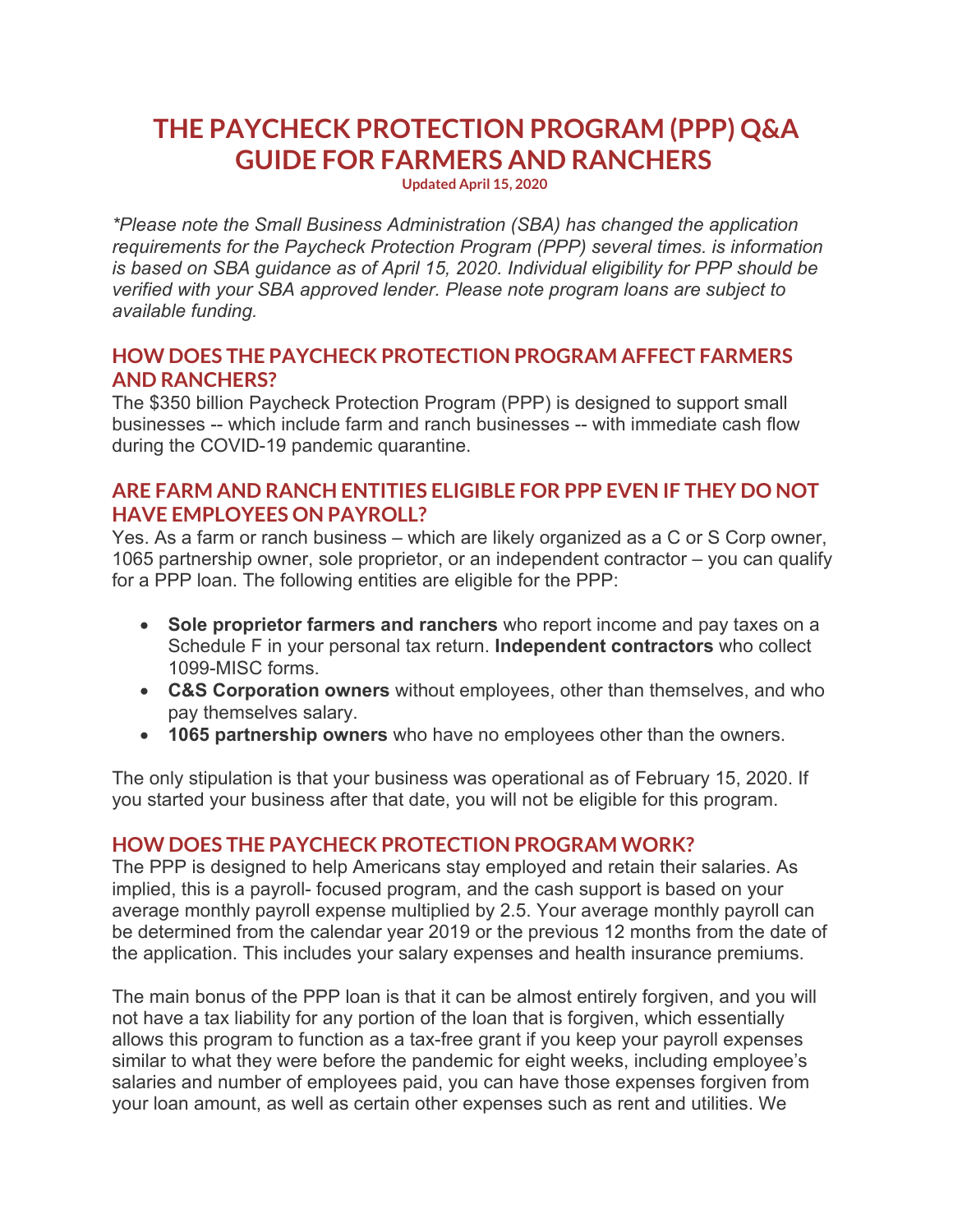expect more guidance from SBA on what exactly qualifies for the loan forgiveness portion of the program for the self-employed.

It is not about what you made as a farm or ranch business, it is about what you paid that was subject to payroll or self-employment taxes that will be eligible for the loan forgiveness or grant. **If you are a self-employed farm and ranch (and you are your only employee), this should not be a problem.** 

### **HOW ARE C CORPORATIONS TREATED UNDER THE PAYCHECK PROTECTION PROGRAM?**

You are qualified under the PPP if you pay yourself as a W-2 employee and you are involved in the "day-to-day operation" of your business. Owner's draw or dividends are not a salary for this program.

# **HOW ARE S CORPORATIONS TREATED UNDER THE PAYCHECK PROTECTION PROGRAM?**

If you are an S Corporation owner and have been paying yourself a reasonable salary through payroll you would apply for a PPP based on your average monthly W2 salary times 2.5. **Distributions or dividends from a corporation are not considered to be a salary.** Also, payments made to contractors aren't considered payroll and aren't eligible under the PPP. Only include money that has been subject to payroll tax or selfemployment tax.

# **HOW DO 1065 PARTNERSHIPS APPLY FOR THE PAYCHECK PROTECTION PROGRAM?**

If you are a 1065 partnership, the partnership itself would apply to the Paycheck Protection Program similar to a sole proprietor using your net income to calculate your loan amount. Use your total net income payment for 2019 which would be line 14 on your K-1 schedules (not to exceed \$100k) and divide that by 12. You take that amount and multiple it by 2.5, and that is your loan payment amount.

#### **SOLE PROPRIETORS AND THE PPP**

If you are a sole proprietor and report your income through a Schedule F your salary is determined by your net profit on that schedule. If you were operational in 2019 and have filed your 2019 taxes, this will be reported on line 34 of your Schedule F. If you have yet to file your 2019 taxes, but have bookkeeping for your business through 2019, this will be the Net Profit line on your income statement.

Your monthly average payroll expense will be your annual net profit divided by 12. If your annual net profit is over \$100,000, you may only claim up to \$100,000 divided by 12. Your loan amount will be that amount times 2.5.

# **SOLE PROPRIETORS WHO ARE MARRIED**

If you run a sole proprietorship with a spouse, you will only apply to the PPP once, and your spouse would not be considered to have a salary through the business unless he or she was paid as a contractor prior to February 15, 2020.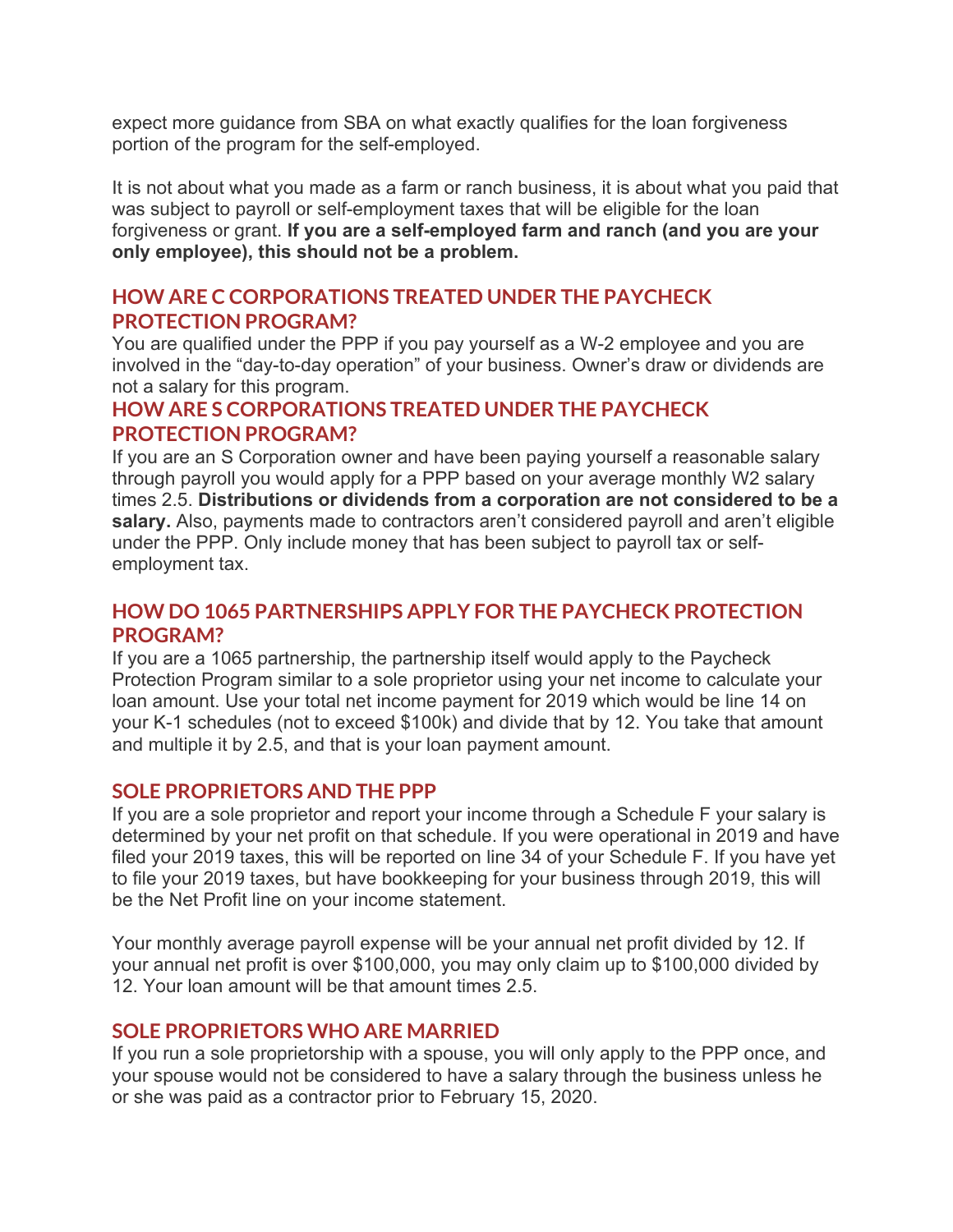If you own more than one sole proprietorship, you have to apply separately for each. But only if these sole proprietorships have separate Employer Identification Numbers (EINs) and existed before February 15, 2020. You can apply separately for as many businesses you own, that have separate identification numbers, or separate tax reporting. You may apply for the PPP once with your Social Security Number (SSN) as a sole proprietor, and then separately for any other businesses you own using their Employer Identification Numbers (EINs).

#### **HOW DO INDEPENDENT CONTRACTORS (1099) APPLY FOR THE PPP?**

If you work as an independent contractor, you are by default considered to be a sole proprietor in the eyes of the IRS. This means your income is reported on the Schedule C of your 1040, and you will use your 1099-MISC to determine your salary and loan amount.

You would divide your net salary (anything below \$100,000) by 12 and multiply that number by 2.5 to get your loan amount. Remember to use your net salary, meaning income after expenses.

### **WHAT FINANCIAL DOCUMENTS DO SELF-EMPLOYED PEOPLE NEED TO APPLY FOR A PPP LOAN?**

Your lender will want to see all documents related to any wage, commission, income, or net earnings from self- employment.

**Sole proprietorships** will need to submit schedules from their 2019 tax return led (or to be filed) showing income and expenses from the sole proprietorship which would be the Schedule F for farmers and ranchers.

**Independent contractors** will need to submit schedules from their 2019 tax return filed (or to be filed) as well as Form 1099-MISC from 2019.

**C and S Corporations (1120 and 1120s)** will need to submit 2019 payroll tax filings (W2s) and form 943 reported to the Internal Revenue Service.

**1065 partnerships** will need to submit the Schedule K-1 (use line 14) for each partner.

#### **ASIDE FROM PAYROLL, WHAT ELSE DOES THE PPP COVER?**

The Paycheck Protection Program funding can cover your office lease, rent, or mortgage interest, provided that you had it before February 15, 2020 and provided that these items do not add up to more than 25 percent of the loan amount. If you have a home office, you can claim a portion of the expenses (the percentage of your home that's used as a home office).

Again, collect any paid invoices, statements, lease agreements, or cancelled checks that will help prove you had these expenses.